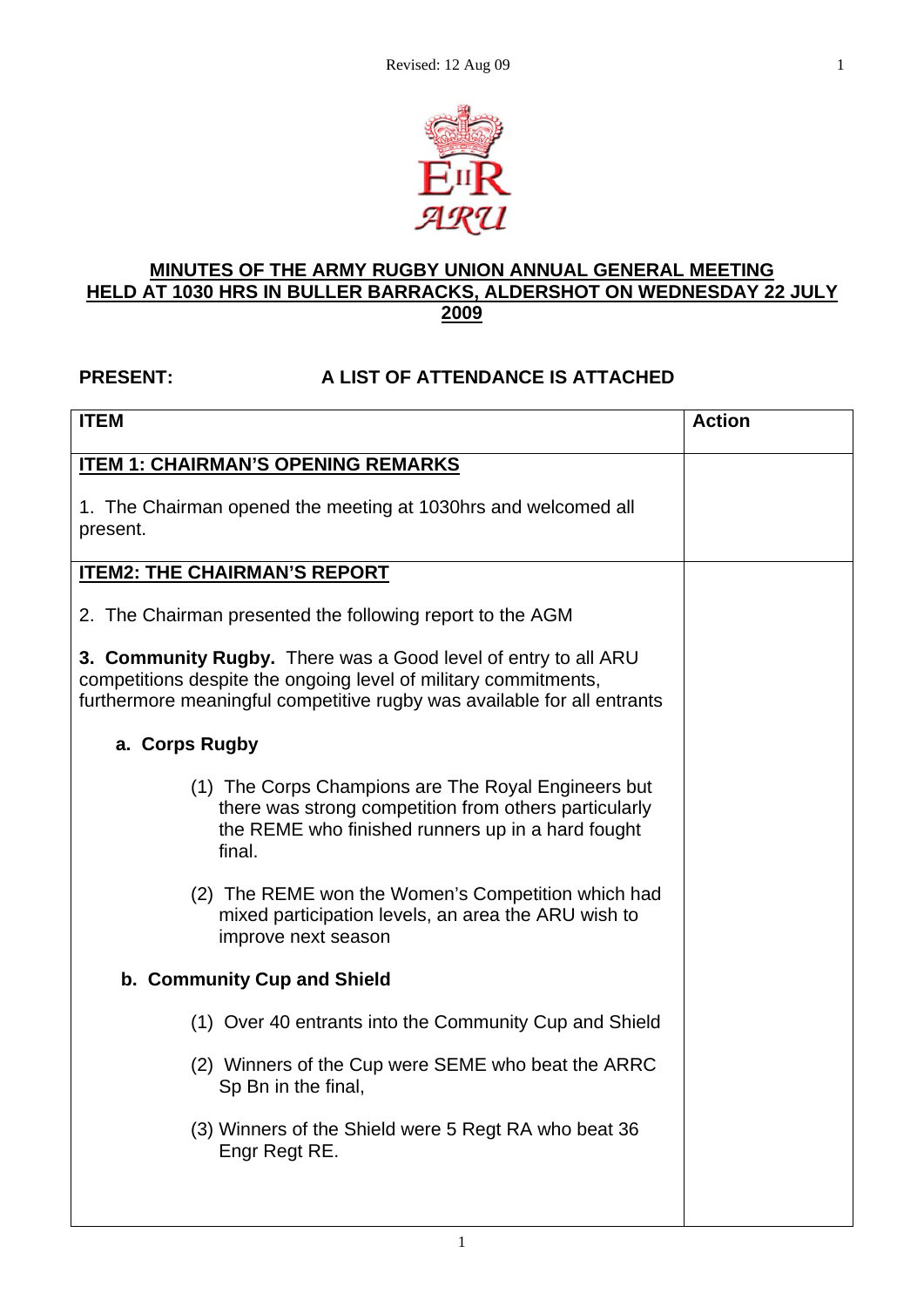**c. Premiership** 

| (1) There were 16 Entrants into the Premiership, this<br>competition goes from strength to strength and is<br>providing teams with excellent rugby at a higher level.                                                                                                                                                                                                                            |  |
|--------------------------------------------------------------------------------------------------------------------------------------------------------------------------------------------------------------------------------------------------------------------------------------------------------------------------------------------------------------------------------------------------|--|
| (2) 1 SCOTS won the Premiership by beating 1 WELSH in<br>an excellent, well attended final.                                                                                                                                                                                                                                                                                                      |  |
| d. Community Sevens                                                                                                                                                                                                                                                                                                                                                                              |  |
| (1) There were 18 Men's teams and 7 Women's teams at<br>the Army Sevens competition which amounted to over<br>300 players                                                                                                                                                                                                                                                                        |  |
| (2) 1SCOTS did the double by winning the Sevens,<br>beating 17 P&M Regt in the final                                                                                                                                                                                                                                                                                                             |  |
| (3) The Women's Winners were REME                                                                                                                                                                                                                                                                                                                                                                |  |
| e. Community Investment                                                                                                                                                                                                                                                                                                                                                                          |  |
| (1) The ARU will increase investment in the Community<br>game again this season by as much as 50% year on<br>year, providing kit, balls prizes and travel. Teams who<br>get to the semi- final stages of each competition are<br>given a great day out and a chance to progress to a<br>final in the Army Stadium.                                                                               |  |
| (2) Over the last 6 seasons the level of investment in ARU<br>community rugby has increased by over 600%.<br>Showing the ARU's commitment to ensure that<br>competitive rugby is played at the grass roots level<br>which is the basis of our success further up at the<br>representative level.                                                                                                 |  |
| (3) The ARU's funding of the Corps activities at the Army v<br>Navy match ensures through a discounted ticketing<br>and wristband scheme that they are able to make<br>thousands of pounds for Corps rugby, this will continue<br>next season with the ARU absorbing all marquee, bar<br>and wristband costs for the match in May 2010.                                                          |  |
| f. Clubs and Locations                                                                                                                                                                                                                                                                                                                                                                           |  |
| (1) The ARU currently have 224 clubs affiliated, these<br>range from the powerful premiership clubs right down<br>to the clubs who may play in one sevens competition<br>per season but at some point during the year rugby is<br>being played wherever the Army is. Last season rugby<br>was played in a variety of locations and with the<br>support of the ARU and RFU competitions even took |  |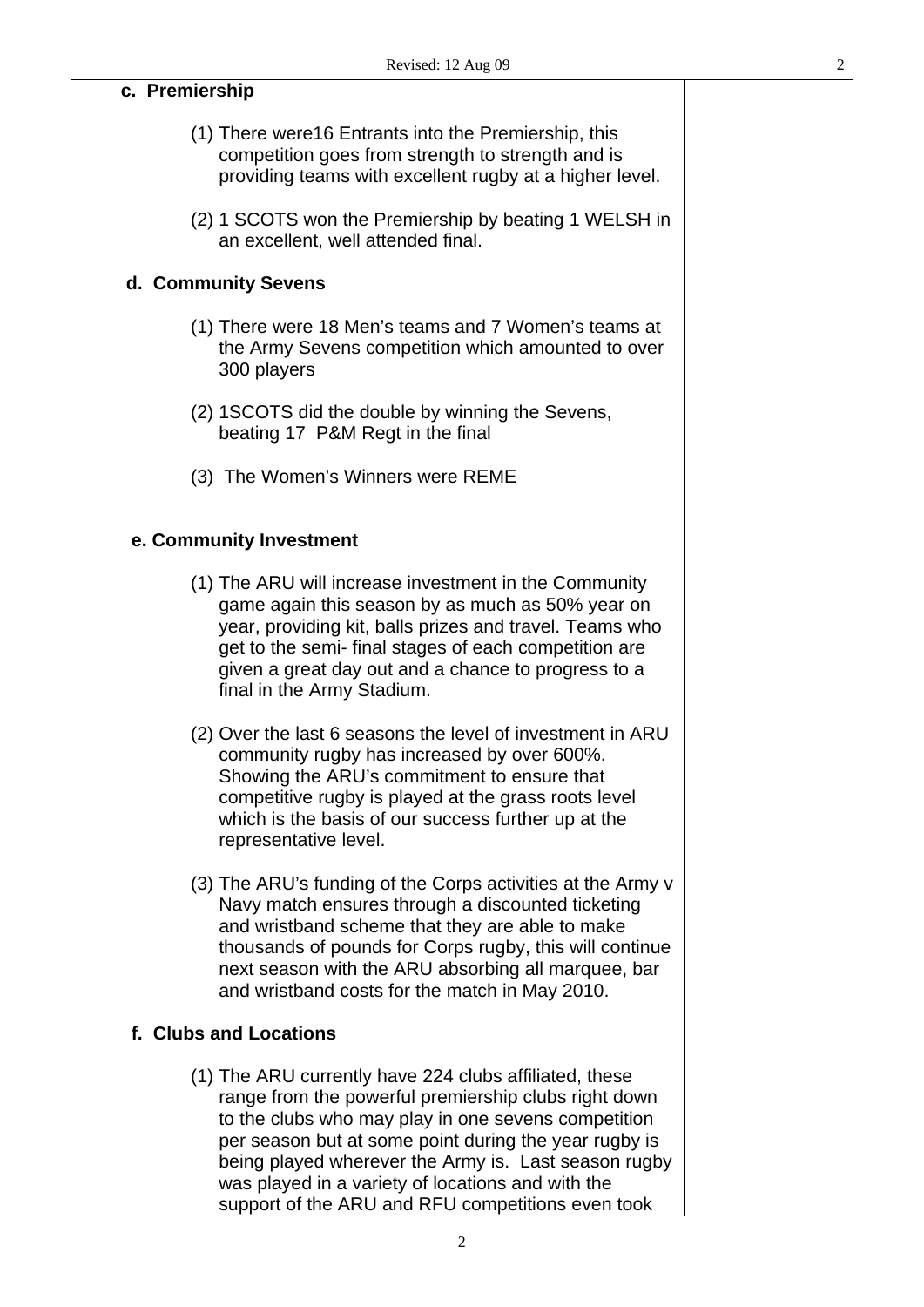|                          | place in Bastion, Musa Qalah and Kandahar.                                                                                                                                                                                                                                                                                                                                       |  |
|--------------------------|----------------------------------------------------------------------------------------------------------------------------------------------------------------------------------------------------------------------------------------------------------------------------------------------------------------------------------------------------------------------------------|--|
| g. Funding               |                                                                                                                                                                                                                                                                                                                                                                                  |  |
|                          | (1) There are a variety of funding options open to teams as<br>well as the unit sports equipment grants, PRI donations<br>and sponsorship, funding is available from the Army<br>Sports Lottery, the Nuffield trust and other sources.<br>Contact the Secretary if you wish to know more.                                                                                        |  |
|                          | h. Secretariat and Web-site                                                                                                                                                                                                                                                                                                                                                      |  |
|                          | (1) All clubs are encouraged to use the ARU web-site<br>(www.aru.org.uk) it contains important information such<br>as Health and Safety advice, ARU policy and Terms of<br>Reference for all ARU volunteers, it also contains<br>match reports and event information. Clubs are<br>welcome to post scores, match/tour reports irrespective<br>of the level they are playing at.  |  |
|                          | (2) Clubs are also encouraged to contact the ARU if they<br>need advice on any issue.                                                                                                                                                                                                                                                                                            |  |
|                          | (3) The ARU Handbook is undergoing a revamp and will<br>be issued in September.                                                                                                                                                                                                                                                                                                  |  |
| 4. Representative Rugby. |                                                                                                                                                                                                                                                                                                                                                                                  |  |
| a. U20's                 |                                                                                                                                                                                                                                                                                                                                                                                  |  |
|                          | (1) U20's underwent a Challenging Season and were<br>narrowly beaten in tough group of the RFU U20'S<br>competition. Hoping for better luck this season                                                                                                                                                                                                                          |  |
|                          | (2) This age group continues to provide young players<br>with the first rung on the representative ladder. It also<br>provides exposure to the ethos and support<br>mechanisms of Army representative rugby, i.e. it will<br>be the first time for many that they have encountered a<br>manager and coaching regime with more than one<br>quality coach and other support staff. |  |
| b. U23's                 |                                                                                                                                                                                                                                                                                                                                                                                  |  |
|                          | (1) U23's are the Inter-Services Champions                                                                                                                                                                                                                                                                                                                                       |  |
|                          | (2) The U23's continues to provide development<br>opportunities and a number of players identified last<br>season played in the full Army team.                                                                                                                                                                                                                                  |  |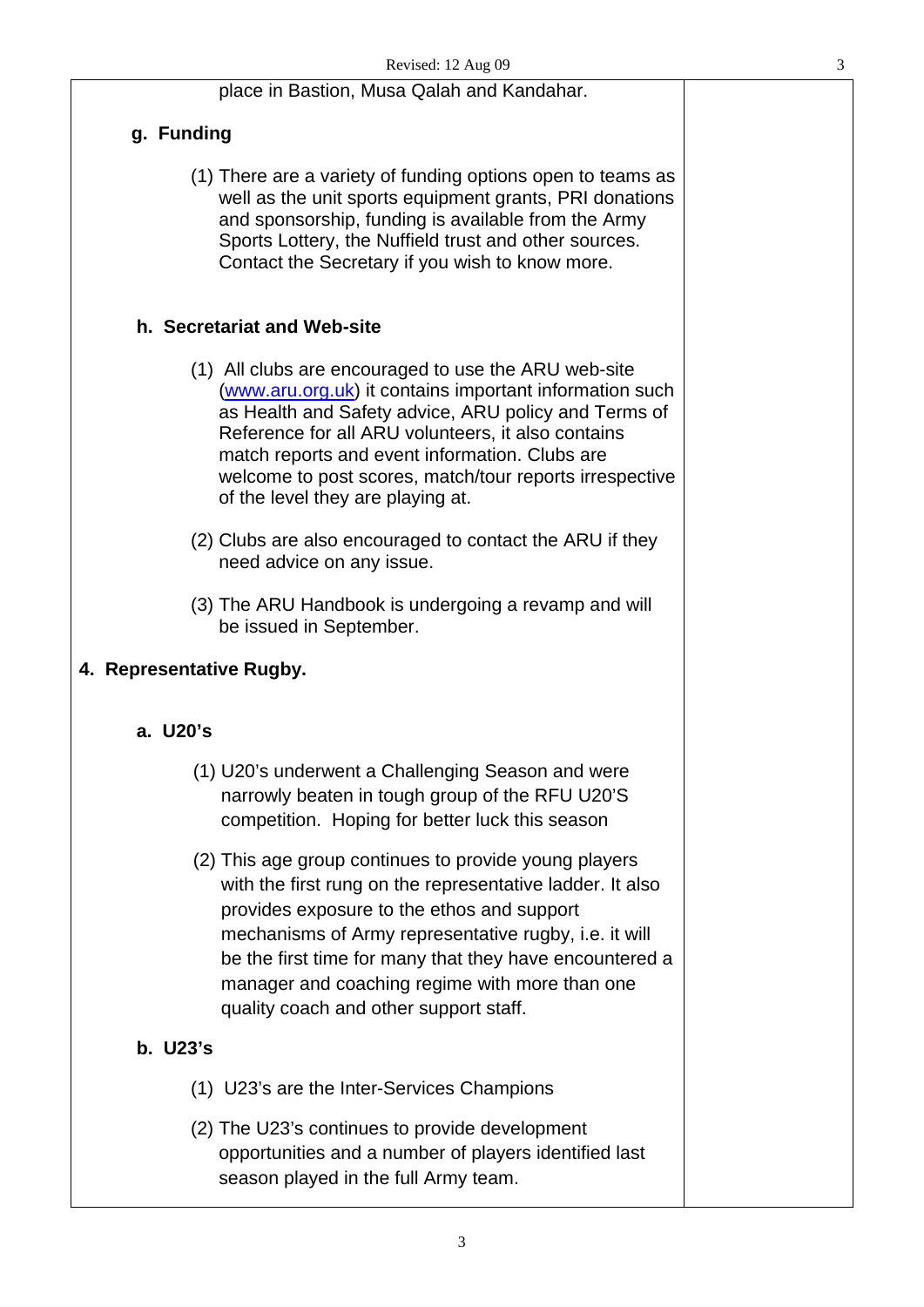## **c. Army A**

- (1) The Army A team offers continued development to players who have potential and it is a genuine pathway into the Senior XV
- (2) Corps and Premiership rugby also provide a pathway into the senior XV and it is hoped that this season more matches will have a scout present than before.

### **d. Women**

- (1) 2 Defeats last season but the level of the opposition (British Police for instance) is very high. Genuinely one of the best women's XV's in the country. There were notable victories against Scotland Development and Ulster away from home last season.
- (2) Inter-Services Champions without a try being scored against them, they have never lost an Inter-Services match and the other two Services are a long way behind.

#### **e. Senior XV**

- (1) An unbeaten season this is largely due to the dedication and commitment of the Coaching team, management and players who put in a tremendous effort both on and off the pitch.
- (2) Highlights include a 17 all draw against a Saracens XV and beating Cambridge by a resounding  $47 - 0$ scoreline. There was also a polished performance in beating Worcester Academy away at Worcester
- (3) The Senor XV are Inter-Services Champions for a record eighth year in succession. The Navy and RAF were beaten with the utmost professionalism and these results are testament to the regime where players are nurtured and given the environment in which to perform at the highest level.

#### **f. Army Sevens**

- (1) Won 8 out of 9 competitions entered including Roslyn Park, Cwmtawe and Roma, all prestigious hard fought competitions against the top teams containing many International players
- (2) The one loss was against Harlequins in the final of the Middlesex 7's, Harlequins contained 4 full current full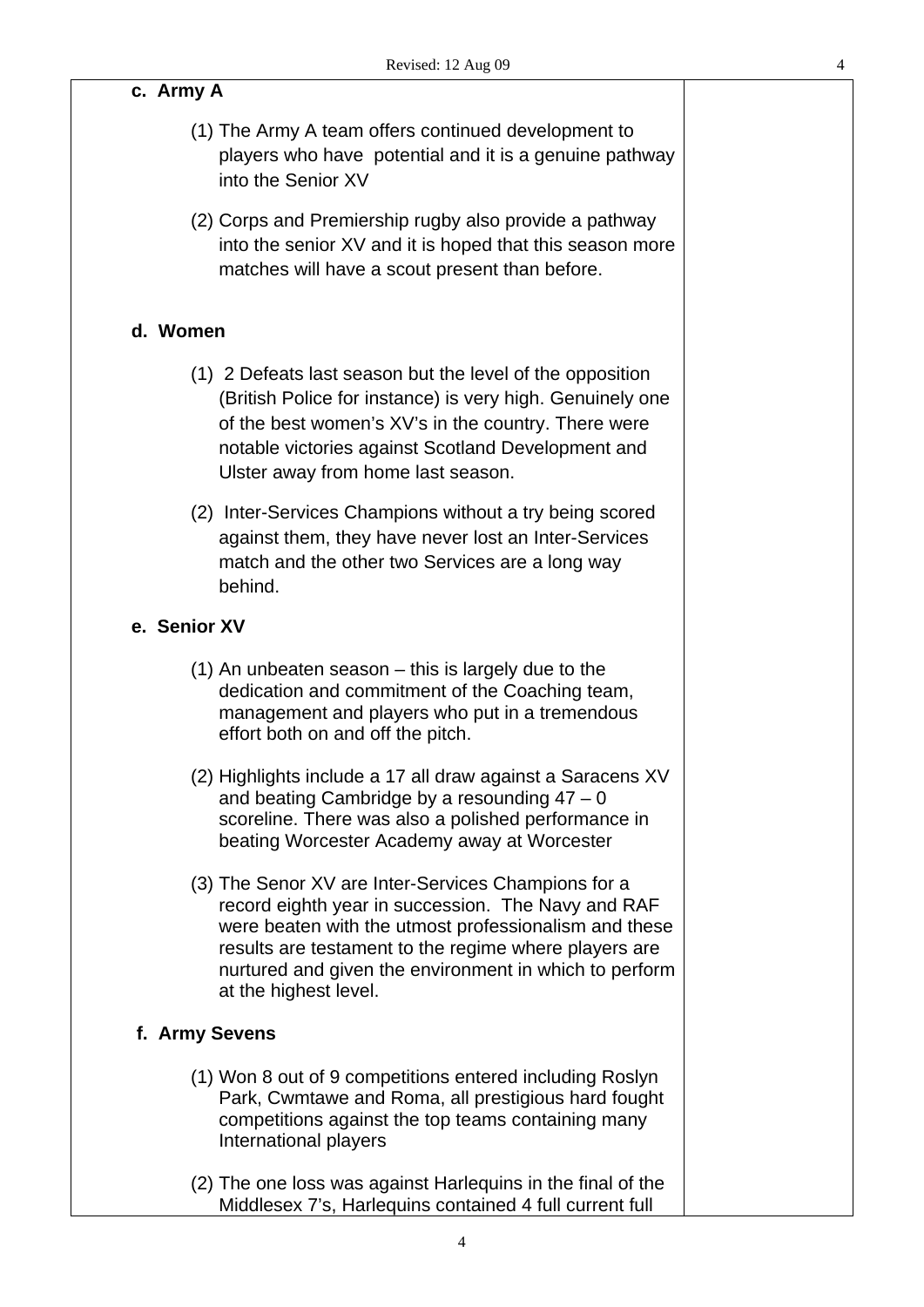|             | Internationals including David Strettle and Mike Brown.                                                                                                                                                                                                                                                                                                                                           |  |
|-------------|---------------------------------------------------------------------------------------------------------------------------------------------------------------------------------------------------------------------------------------------------------------------------------------------------------------------------------------------------------------------------------------------------|--|
|             | (3) A truly world class team which is appearing at the<br>Middlesex Sevens again this year.                                                                                                                                                                                                                                                                                                       |  |
| g. Veterans |                                                                                                                                                                                                                                                                                                                                                                                                   |  |
|             | (1) Won the Inter-Services Title which meant a clean<br>sweep for the Army teams which was a first for several<br>years.                                                                                                                                                                                                                                                                          |  |
|             | (2) Will be attending the World Masters Games in October<br>09                                                                                                                                                                                                                                                                                                                                    |  |
|             | (3) Providing opportunities for players to play at a higher<br>level when over 35, team contains many ex Army<br>Caps and struggle to find Vets teams that are<br>anywhere near the same ability.                                                                                                                                                                                                 |  |
|             | 4. Other ARU Departments and Activities                                                                                                                                                                                                                                                                                                                                                           |  |
| a. Coaching |                                                                                                                                                                                                                                                                                                                                                                                                   |  |
|             | (1) The Coaching Department has again run RFU courses<br>and last year over 100 level one and two coaches<br>have been trained and courses were held in Cyprus<br>BA(G) and throughout the UK, the ARU have also<br>funded a further two coaches to go on Level 3<br>Courses.                                                                                                                     |  |
|             | (2) Thanks go to Colonel Allen Thompson for his work in<br>getting Aborfield acknowledged as an approved RFU<br>coaching centre and from where coaching courses can<br>be run on behalf of the RFU.                                                                                                                                                                                               |  |
| b. Referees |                                                                                                                                                                                                                                                                                                                                                                                                   |  |
|             | (1) The ARURS and the Combined Services Referees<br>have again provided excellent support throughout the<br>season, the level of refereeing in the Army is improving<br>year on year. Over 120 entry level referees have been<br>trained in the UK, BA (G) and Cyprus.                                                                                                                            |  |
|             | c. Combined Services.                                                                                                                                                                                                                                                                                                                                                                             |  |
|             | (1) The ARU have taken on stewardship of the Combined<br>Services until May 2011. The ARU will use its current<br>management and coaching structures enhanced by<br>personnel from the other two Services from which to<br>operate the CS teams. The main fixture will be the<br>Remembrance Match against the Barbarians on 11<br>November 2009 (Preceded by a high quality women's<br>fixture). |  |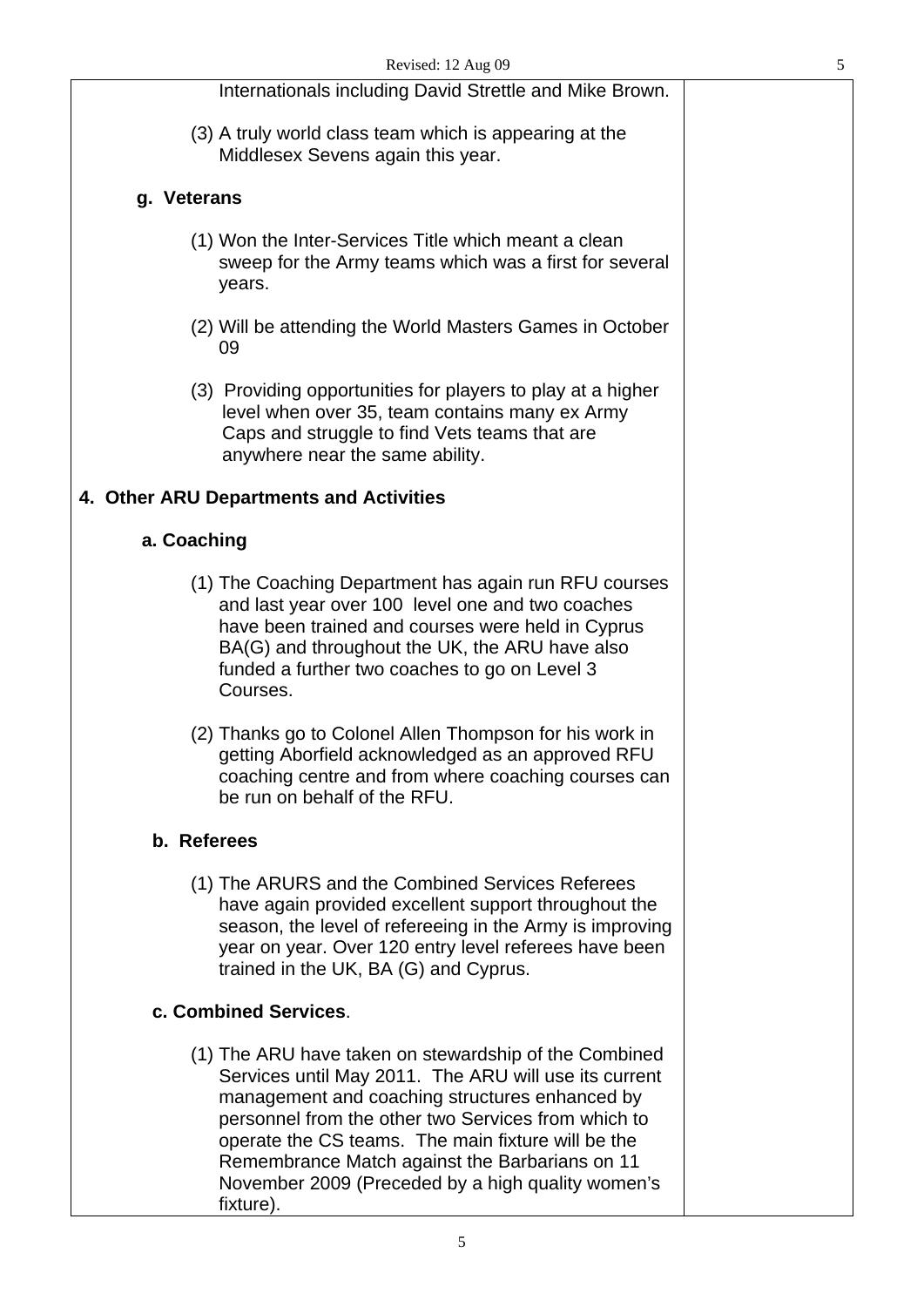| ٦<br>×<br>۰. |  |
|--------------|--|
|              |  |

┯

| (2) The CS U23 will also play 3 fixtures against good<br>quality opposition which will hopefully include a fixture<br>against new opposition at Twickenham prior to the<br>Army v Navy match, this following the demise of the<br><b>England Students game.</b> |  |
|-----------------------------------------------------------------------------------------------------------------------------------------------------------------------------------------------------------------------------------------------------------------|--|
| d. Charitable Activities                                                                                                                                                                                                                                        |  |
| (1) In addition the ARU are supporters of Military and<br>sporting charities, over the past year the ARU have<br>made substantial donations to the following Charities                                                                                          |  |
| The ABF<br>The RBL<br><b>SAAFA</b><br><b>Help for Heroes</b><br><b>Combat Stress</b><br>The Keith Morris Memorial Fund                                                                                                                                          |  |
| e. Sponsors                                                                                                                                                                                                                                                     |  |
| (1) The ARU are reliant on Sponsors to ensure that rugby<br>can be played at all levels. The ARU are constantly on<br>the lookout for sponsors to support its activities. Our -<br>particular thanks go to                                                      |  |
| Sodexo<br>Mazda<br><b>KBR</b><br><b>SSAFA</b><br>Veolia Water & MUJV<br>Enterprise plc<br><b>Selex Galileo</b><br><b>Thales</b>                                                                                                                                 |  |
| <b>ITEM 3: FINANCIAL STATEMENT</b>                                                                                                                                                                                                                              |  |
| 5. The Director of Finance gave the Financial Statement as follows                                                                                                                                                                                              |  |
| a. Audit signed off by Radford & Sergeant Aldershot                                                                                                                                                                                                             |  |
| b. Annual Report & Accounts on Charity Commission website<br>Charity Number: 245517                                                                                                                                                                             |  |
| c. Worth of the Fund as at 31 Aug $2008 - £548,560$                                                                                                                                                                                                             |  |
| d. The two main sources of income remain sponsorship and<br>the Army v Navy match.                                                                                                                                                                              |  |
| e. The main areas of expenditure were                                                                                                                                                                                                                           |  |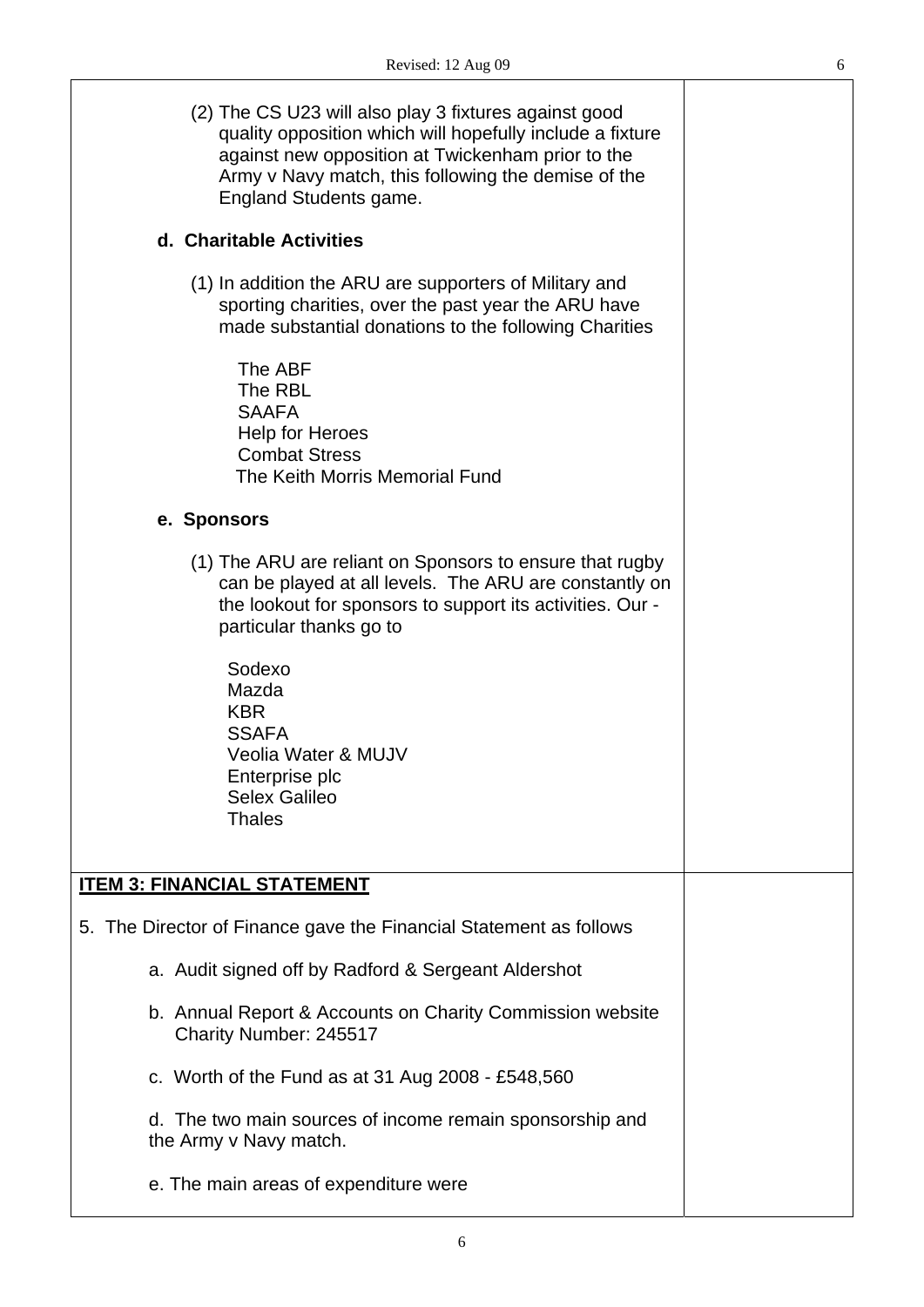| (1) Community Rugby                                                                                                                                                                                                                                               |  |
|-------------------------------------------------------------------------------------------------------------------------------------------------------------------------------------------------------------------------------------------------------------------|--|
| (2) Representative Teams                                                                                                                                                                                                                                          |  |
| (3) Army v Navy                                                                                                                                                                                                                                                   |  |
| f. The ARU are continuing to improve and refine the financing of<br>the Union and current issues are as follows                                                                                                                                                   |  |
| (1) The ARU are taking advice from VAT experts<br>Grosvenor, who will report back and also write to HMCR<br>informing them of our tax position.                                                                                                                   |  |
| (2) The ARU continues to operate a 'Reserves Policy' in<br>that it holds reserves to ensure that the Union can<br>operate if problems ever occur with either or both main<br>streams of income.                                                                   |  |
| (3) A 'Budget Screening Process' has been instigated to<br>ensure that ARU funds are allocated and spent correctly.                                                                                                                                               |  |
| (4) Internal Audit Controls have been established such as<br>the Finance Officer, independent internal auditing and<br>financial instructions for resource managers.                                                                                              |  |
| g. Headline figures are as follows                                                                                                                                                                                                                                |  |
| (1) The general worth of fund is £548,560                                                                                                                                                                                                                         |  |
| (2) The projected Income over expenditure for 08/09 is £70-<br>90k                                                                                                                                                                                                |  |
| (3) Financial year 09/10 budget allocation is £662k                                                                                                                                                                                                               |  |
| (4) Projecting a break even performance for 09/10                                                                                                                                                                                                                 |  |
| 6. It was proposed by the ARU Council that the Audited accounts for<br>year ending 31 August 2008 be approved by the AGM. - The proposal<br>was unanimously carried by the AGM                                                                                    |  |
| <b>ITEM 4: ARMY RUGBY UNION MANAGEMENT BOARD AND</b><br><b>COUNCIL</b>                                                                                                                                                                                            |  |
| 6. It was proposed by the ARU Council that the Management Board<br>and council as detailed below are adopted by the Membership for a<br>period of 1 year up to and including the next AGM to be held in 2010 -<br>The proposal was unanimously carried by the AGM |  |
|                                                                                                                                                                                                                                                                   |  |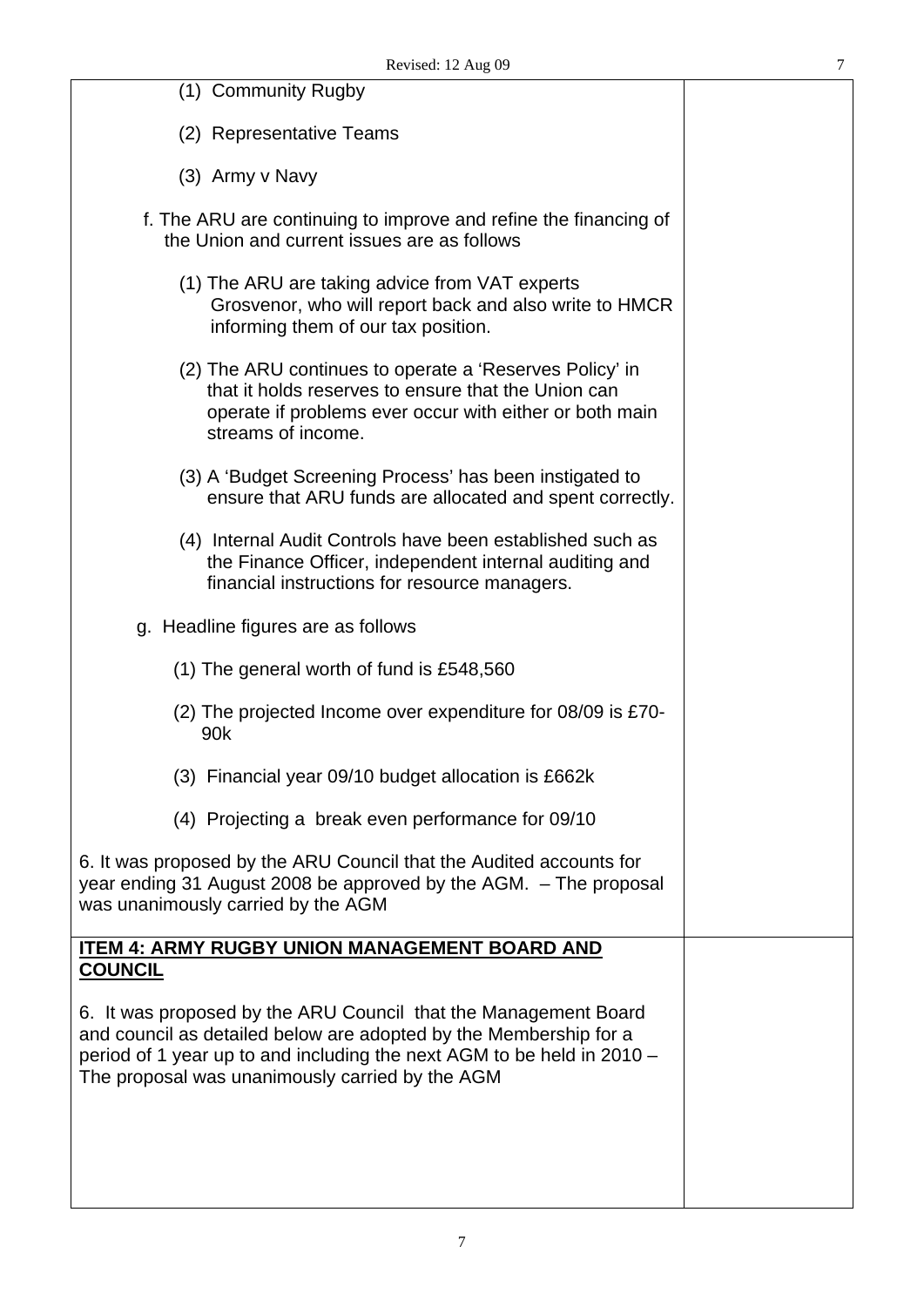#### **a. The MANAGEMENT BOARD**

- Chairman Maj Gen RL Kirkland CBE
- Secretary Mr JP Dickens
- Director Marketing Brig PJ Allison
- Director Community Rugby Col M V Pemberton
- RFU Council Member Col MCH Underhill OBE
- Director Academy Col TA Sandiford OBE
- Director of Finance Lt Col RT Ward
- Director of Women's Rugby Maj S Shepherd MBE
- Director of Senior Rugby To be nominated
- Non-Executive Director Lt Col (Retd) WF Butt
- Non-Executive Director Maj (Retd) CP Bowes-Crick
- In Attendance Army Head Coach, WO2 A Price
- In Attendance Special Projects Officer, Lt Col SWD Butt

#### **b. THE COUNCIL**

- The Chairman and Members of the ARU Management Board
- Chairman ARURS Maj Gen RJM Porter MBE
- Chairman Corps Rugby Col MV Pemberton
- Chairman Discipline Col MCH Underhill OBE
- Chairman Coaching Col ADM Thomson
- Chairman BA(G) Colonel RI Harrison OBE
- Chairman Veterans Lt Col H Robson
- Senior Medical Advisor Lt Col G Thomas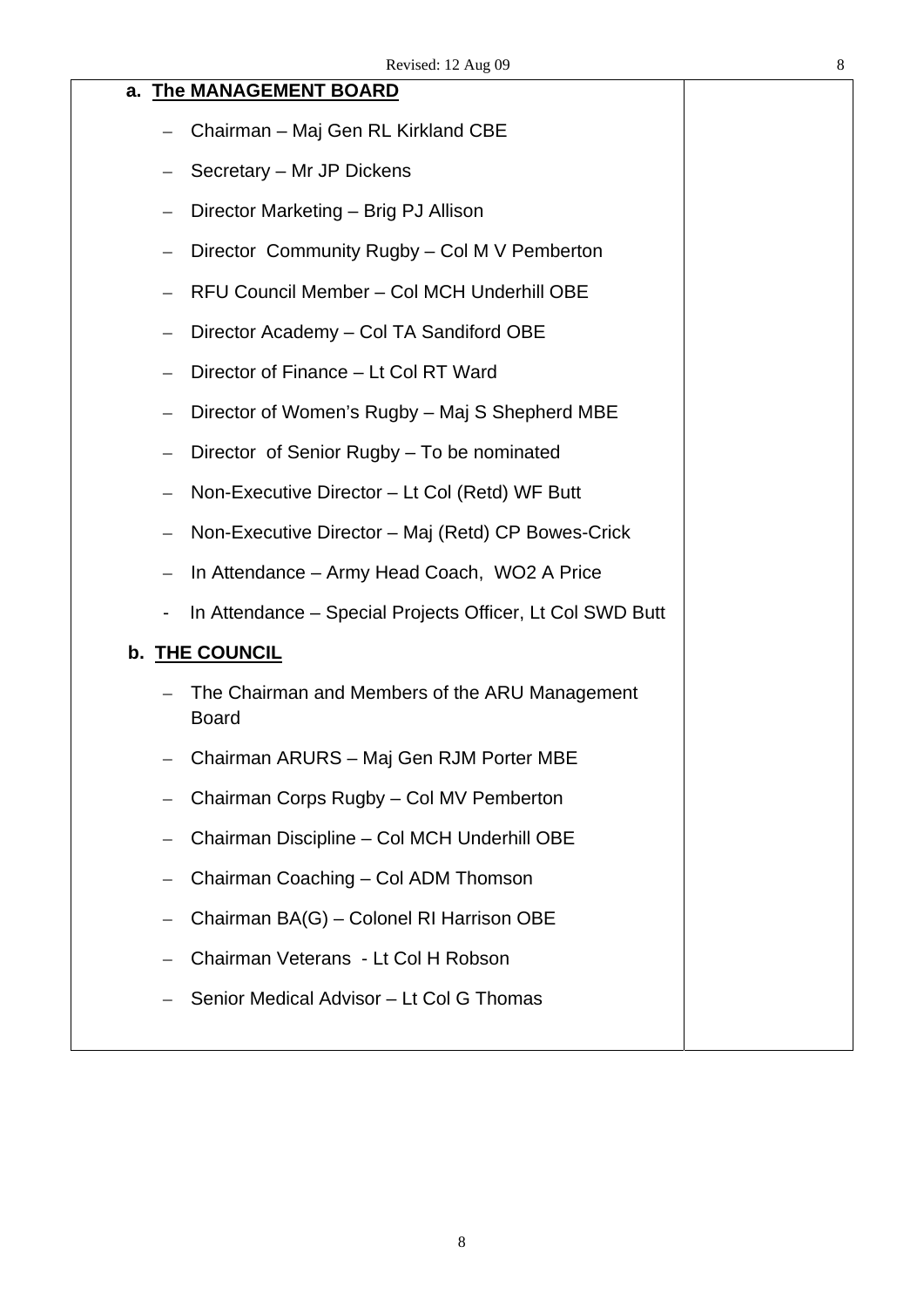| ٠<br>٦             |
|--------------------|
|                    |
| ×<br>i             |
| I<br>۰,<br>I<br>۰. |

| <b>ITEM 5: HONORARY APPOINTMENTS</b>                                                                                                                                                                                                                                                                                                                                                                                    |  |
|-------------------------------------------------------------------------------------------------------------------------------------------------------------------------------------------------------------------------------------------------------------------------------------------------------------------------------------------------------------------------------------------------------------------------|--|
| 7. It was proposed by the ARU Council that the AGM confers honorary<br>membership on the individuals detailed below. The Proposal was<br>unanimously carried by the AGM.                                                                                                                                                                                                                                                |  |
| a. Vice Patron                                                                                                                                                                                                                                                                                                                                                                                                          |  |
| General Sir Richard Dannatt GCB CBE MC (Upon<br>Retirement)                                                                                                                                                                                                                                                                                                                                                             |  |
| <b>b. Deputy Presidents</b>                                                                                                                                                                                                                                                                                                                                                                                             |  |
| Major Gen M Mans CBE                                                                                                                                                                                                                                                                                                                                                                                                    |  |
| <b>Brigadier JG Lorimer DSO MBE</b>                                                                                                                                                                                                                                                                                                                                                                                     |  |
| c. Honorary Life Vice Presidents                                                                                                                                                                                                                                                                                                                                                                                        |  |
| Brigadier (Retd) RW Libbey<br>$\blacksquare$                                                                                                                                                                                                                                                                                                                                                                            |  |
| Lt Col (Retd) WG Withers<br>$\qquad \qquad \blacksquare$                                                                                                                                                                                                                                                                                                                                                                |  |
| Lt Col (Retd) R Campbell                                                                                                                                                                                                                                                                                                                                                                                                |  |
|                                                                                                                                                                                                                                                                                                                                                                                                                         |  |
|                                                                                                                                                                                                                                                                                                                                                                                                                         |  |
|                                                                                                                                                                                                                                                                                                                                                                                                                         |  |
| <b>ITEM 6: QUESTIONS FROM THE FLOOR</b>                                                                                                                                                                                                                                                                                                                                                                                 |  |
| 8. The following questions were raised from the floor of the meeting                                                                                                                                                                                                                                                                                                                                                    |  |
| Q. Mr David Taylor (Individual Member): Might there be a<br>mechanism for ensuring that a report of the Army v Navy match<br>gets into the national Sunday newspapers?                                                                                                                                                                                                                                                  |  |
| A. Secretary ARU: This is already in place via Roger Thompson<br>who writes reports and attempts to get them into the major<br>Sunday titles however due to the influence of the Premiership<br>who also play on that day and other sports events it has<br>become increasingly difficult to get column inches. There was<br>however good coverage in the Rugby Paper, the Rugby Times<br>and all Service publications. |  |
| Q. Captain D Reed (2 SCOTS): Would it be possible to play major<br>finals such as the ARU premiership final at Twickenham prior<br>to a big match?                                                                                                                                                                                                                                                                      |  |
| A. This is unlikely as the cost for the hire of the Stadium is<br>prohibitive, it would also be impossible on Army v Navy day as<br>many of the players in a final would be likely to be involved in<br>representative rugby that day.                                                                                                                                                                                  |  |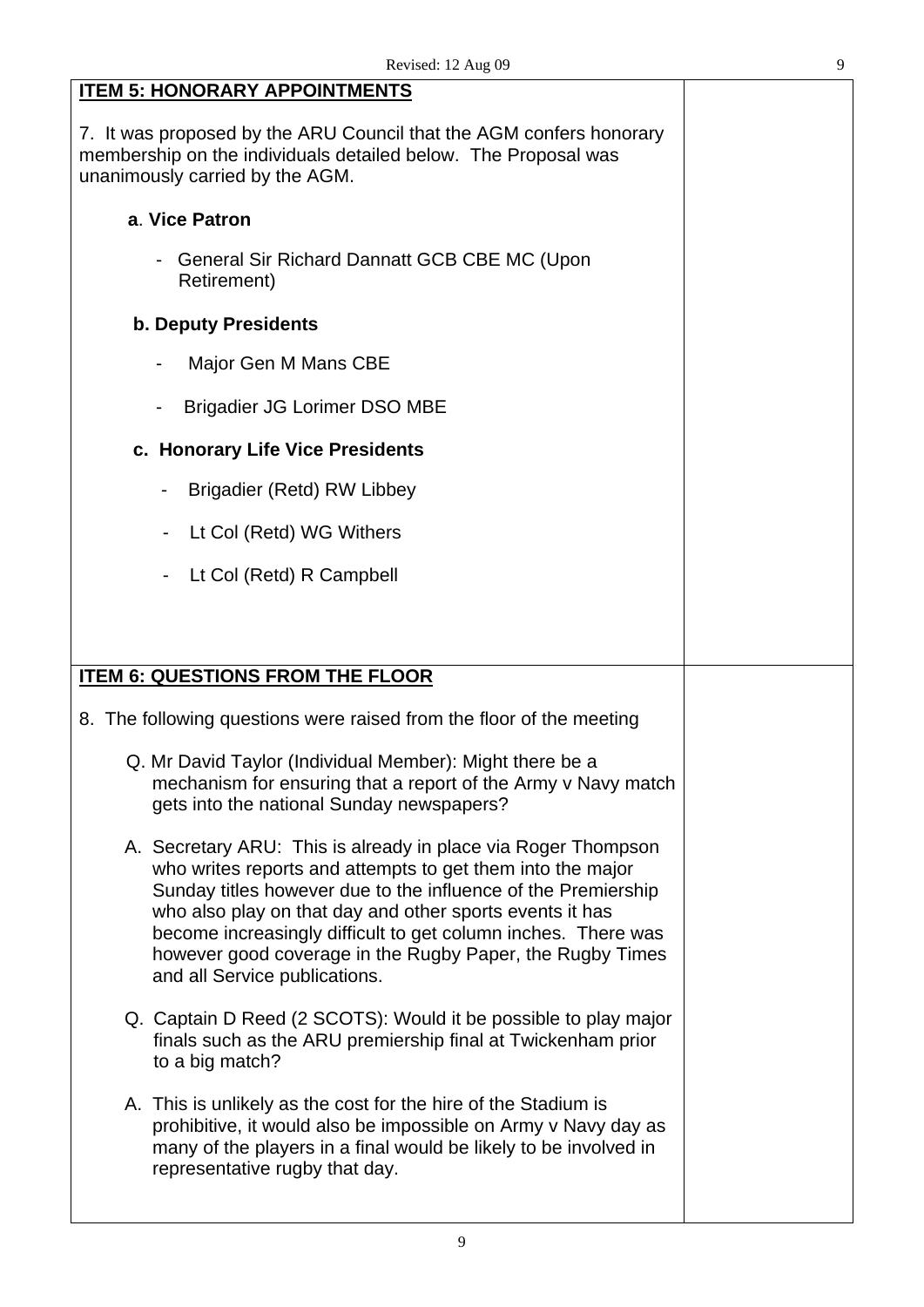| ۰,     |
|--------|
| I<br>I |

| Q. Major Richard Garrett (RE): The draft policy concerning the<br>relationship between Army Rugby League and the ARU<br>particularly concerning players and cross code activity, does<br>not take into account the need for a players career progression<br>as a soldier and that this is paramount and soldiers need to<br>take this into account before playing both codes all year round,<br>might the ARU include a paragraph that highlights this need?<br>A. The Chairman: This is of course a very important issue and<br>the ARU Secretary will look to amend the document in due<br>course bearing in mind that all changes have to be agreed by<br>the ARL who are currently content with the document. |  |
|-------------------------------------------------------------------------------------------------------------------------------------------------------------------------------------------------------------------------------------------------------------------------------------------------------------------------------------------------------------------------------------------------------------------------------------------------------------------------------------------------------------------------------------------------------------------------------------------------------------------------------------------------------------------------------------------------------------------|--|
| Q. Mr Bill Stephens (Individual Member): It is Blackheath RFC's<br>150 <sup>th</sup> anniversary this year, as the Army have had many<br>players down the years associated with the club (in particular<br>Birdie Partridge who was instrumental in the founding of the<br>ARU) might it be possible to arrange a fixture between the<br>Army and Blackheath next season?                                                                                                                                                                                                                                                                                                                                         |  |
| A. The Senior XV Manager: The ARU are currently populating the<br>fixture list for next season and will approach Blackheath to<br>attempt to arrange a fixture.                                                                                                                                                                                                                                                                                                                                                                                                                                                                                                                                                   |  |
| Q. Major James Cook RA (Premiership Secretary): Is the ARU<br>concerned about the validity of the fixture between the Army<br>and Navy especially as the Army as so strong and look<br>likely to be so for the foreseeable future?                                                                                                                                                                                                                                                                                                                                                                                                                                                                                |  |
| A. Chairman: Yes this is a worry and has been identified by all 3<br>Service Chairmen at a recent Combined Services meeting.<br>The ARU have offered to help the other Unions in their<br>development however so far they have not been keen to take<br>up this offer. The fact that the other two Services are currently<br>weak should not stop us from preparing for the match in the<br>most professional way possible.                                                                                                                                                                                                                                                                                       |  |
| <b>ITEM 7: ANY OTHER BUSINESS</b>                                                                                                                                                                                                                                                                                                                                                                                                                                                                                                                                                                                                                                                                                 |  |
| 8. The Chairman informed the AGM of the following                                                                                                                                                                                                                                                                                                                                                                                                                                                                                                                                                                                                                                                                 |  |
| a. ARU Succession planning - The ARU have a succession plan<br>and appointments are generally for 3 years whereupon<br>personnel may apply for any vacant position through the ARU<br>office.                                                                                                                                                                                                                                                                                                                                                                                                                                                                                                                     |  |
| b. The Terms of Reference for all major ARU positions are<br>published on the ARU web-site www.aru.org.uk                                                                                                                                                                                                                                                                                                                                                                                                                                                                                                                                                                                                         |  |
| 9. The Secretary of the Army Sports Control Board (ASCB) spoke to<br>the AGM on the following subjects.                                                                                                                                                                                                                                                                                                                                                                                                                                                                                                                                                                                                           |  |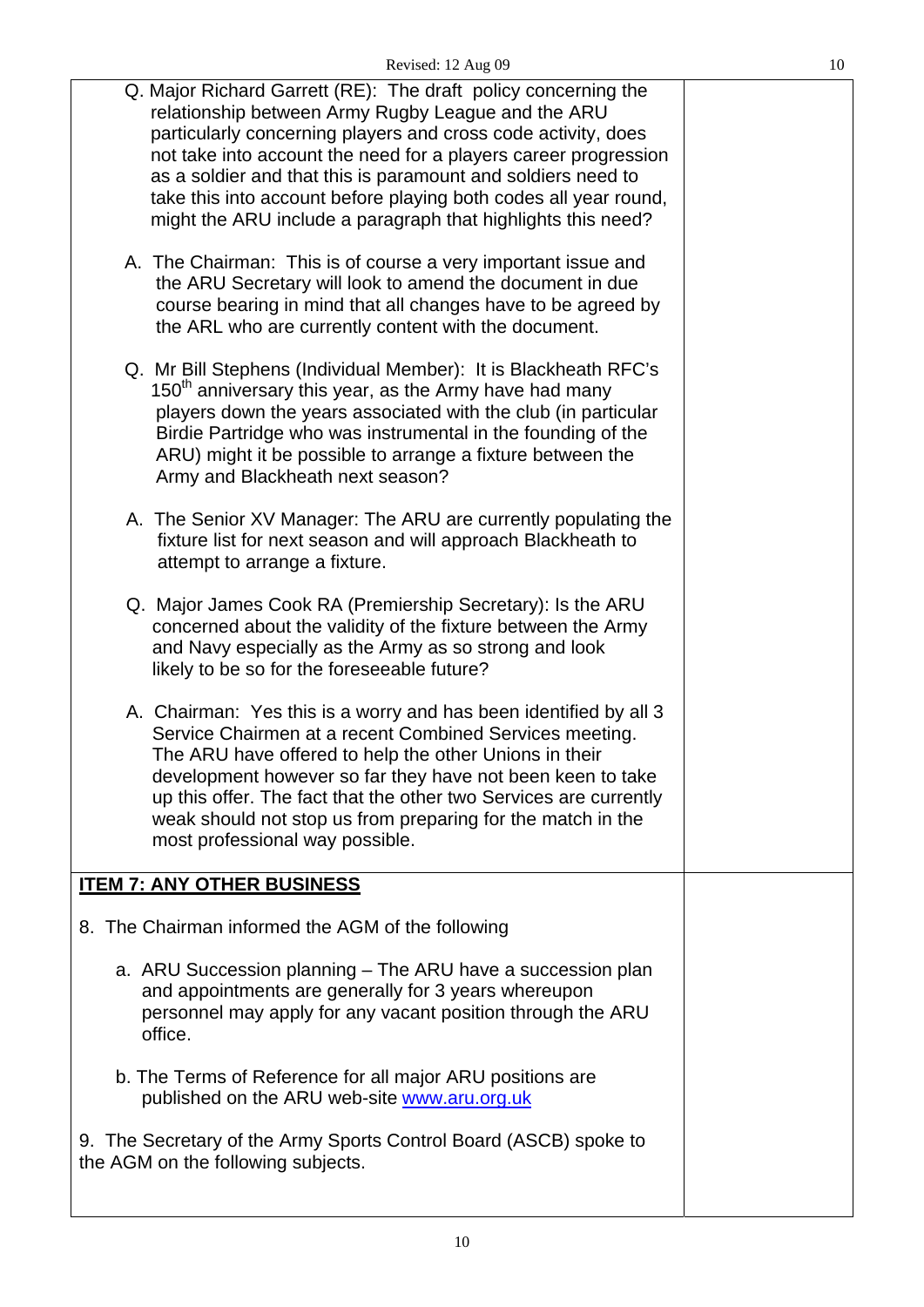| a. The Army Sports Lottery – All personnel applying for a sports<br>lottery grant must be members of the Army Sports Lottery if they<br>wish to receive funding. |  |
|------------------------------------------------------------------------------------------------------------------------------------------------------------------|--|
| b. Clubs are reminded of the need to inform the ASCB of any tour<br>they intend to go on and also to copy the ASCB in on the post<br>tour report.                |  |
| c. Corps Secretaries are requested to send fixture lists to the<br>ASCB to ensure that funding for travel can be provided at<br>public expense.                  |  |
| 10. The Chairman offered a vote of thanks to the work of the<br>Secretariat who ensure that the ARU runs smoothly.                                               |  |
| 11. There being no further business the meeting closed at 1200hrs                                                                                                |  |
|                                                                                                                                                                  |  |

Attachments:

1. List of Attendance.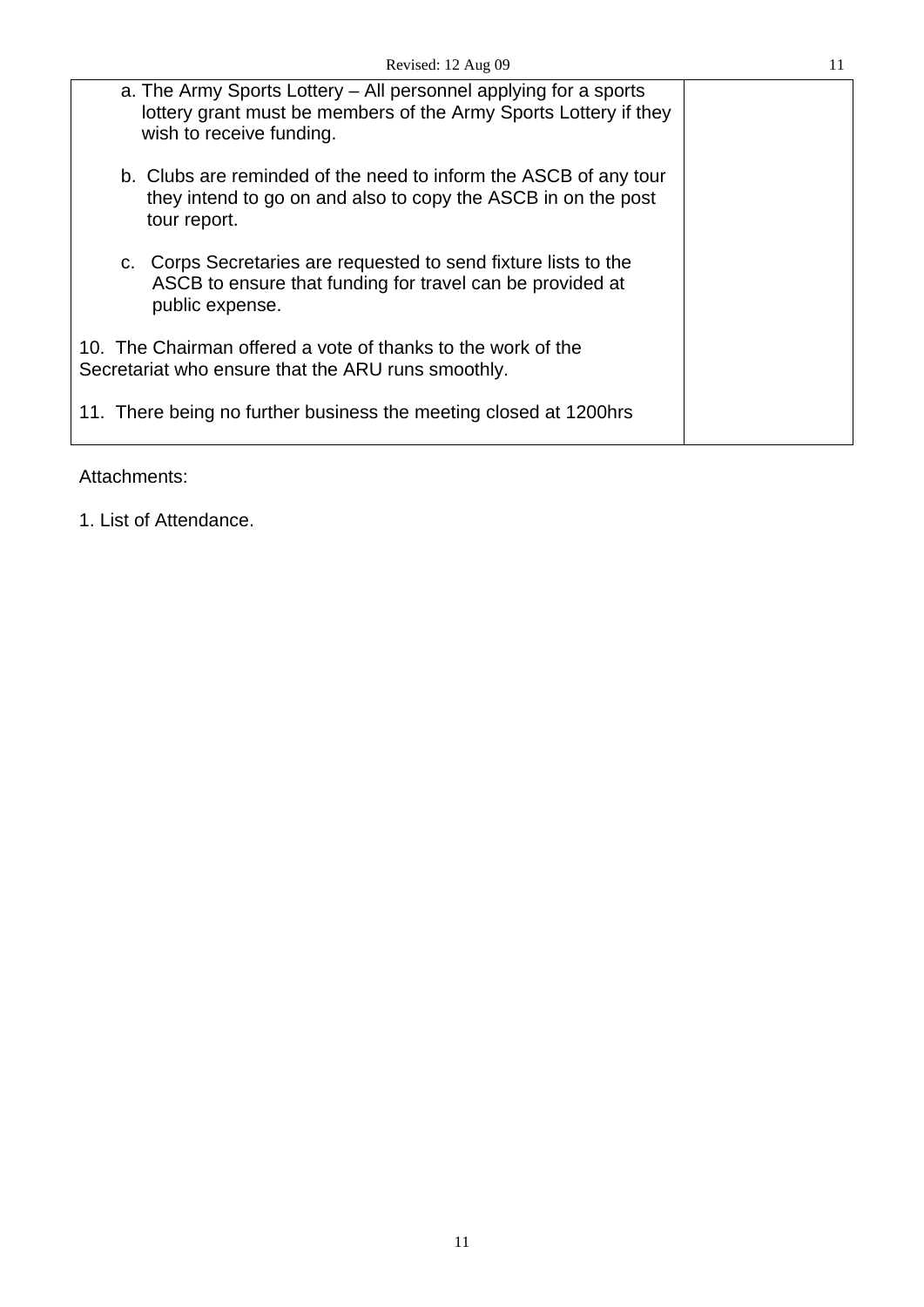# **Army Rugby Union AGM ATTENDANCE 2009**

|                 | Ser Rank / Title   Initial |           | <b>Surname</b>              | Unit                      | <b>Appointment</b>                | <b>Voting Member</b> |
|-----------------|----------------------------|-----------|-----------------------------|---------------------------|-----------------------------------|----------------------|
| 1               | <b>Brig</b>                | P         | Allison                     |                           | <b>Dir Marketing</b>              | Y                    |
| $\overline{2}$  | Maj                        | N         | Andrew                      |                           | Dir RA                            | Y                    |
| 3               | Major                      | P         | Appleby                     |                           | <b>APTC President</b>             | Υ                    |
| 4               | SSgt                       | т         | <b>Baker</b>                | Coach                     | Army/CS XXXV                      | N                    |
|                 |                            | <b>CP</b> | <b>Bowes-Crick RHCE RRF</b> |                           | <b>NED</b>                        | Υ                    |
| 5               | Maj                        |           |                             |                           |                                   |                      |
| 6               | WO1                        | B         | <b>Bragg</b>                |                           | U23/A Manager                     | N                    |
| 7               | Lt Col (Retd) W            |           | <b>Butt</b>                 |                           | Non Exec Dir                      | Υ                    |
| 8               | <b>Mrs</b>                 |           | Camfield                    |                           | <b>ARU Officer</b>                | N                    |
| 9               | Lt Col (Retd) AE           |           | Carter                      |                           | <b>Hon Life President</b>         | N                    |
|                 | 10 Maj (retd)              |           | Chapple                     | <b>HQ Londist</b>         | SO <sub>2</sub> G <sub>7</sub> PD | $\mathsf{N}$         |
| 11              | WO <sub>2</sub>            | G         | Cook                        |                           | <b>PSAO</b>                       | N                    |
| 12 <sub>2</sub> | Maj                        | J         | Cook                        |                           | Sec Aru Prem                      | $\mathsf{N}$         |
| 13              | Capt                       | E         | Cullen                      | 6 Rifles                  | Senior Team Mgr                   | $\mathsf{N}$         |
| 14              | Sgt                        |           | Cutler                      | <b>ARURS</b>              | Treasurer                         | $\mathsf{N}$         |
| 15              | Mr                         | J         | <b>Dickens</b>              |                           | Sec ARU                           | $\mathsf{N}$         |
| 16              | Maj                        | <b>SM</b> | Dowse                       |                           | <b>CSRR/ARURS</b>                 | N                    |
| 17              |                            | N         | Duncan                      |                           | <b>Referees</b>                   | N                    |
|                 | 18 Lt Col                  | D         | Edmondson                   |                           | <b>Sec ARURS</b>                  | Υ                    |
|                 | 19 SSgt                    |           | Edwards                     | 27 Regt RLC               | Rugby 21C                         | Υ                    |
| 20              | Sgt                        | G         | Evans                       |                           | <b>RE Coach</b>                   | N                    |
| 21              | Capt                       | B         | Exley                       |                           | <b>Rugby Officer</b>              | Υ                    |
| 22              | Mrs                        | K         | Fowke                       |                           | Shop Manager                      | N                    |
| 23              | Mr                         | Ć         | Fowke                       |                           | RE Rep                            | Υ                    |
|                 | 24 Maj                     | N         | Garrett                     |                           | <b>RE</b>                         | $\mathsf{N}$         |
| 25              | Ms                         | Т         | Gillespie                   |                           | <b>IMS Member</b>                 | N                    |
| 26              | Lt                         | S         | Harris                      | 39 Regt RA                | <b>RA</b> Sec                     | Υ                    |
|                 | 27 Lt Col (retd)           | C         | Harris                      | ASCB                      | <b>Secretary ASCB</b>             | Ν                    |
|                 | 28 Col                     | R         | Harrison                    |                           | Chairman BA(G)                    | Υ                    |
|                 | 29 Capt                    | C         | Hastie                      | 2 Regt AAC                | Corps Sec                         | Υ                    |
|                 | 30 Capt                    | B         | Houston                     | 39 Engr Regt              | <b>Rugby Officer</b>              | Y                    |
|                 | 31 WO1                     |           | Hughes                      |                           | <b>Sec REME</b>                   | N                    |
| 32              |                            | M         | Hyde                        | Southampton UOTC Sec      |                                   | Υ                    |
|                 | 33 Maj Gen                 | <b>RL</b> | Kirkland                    |                           | Chairman ARU                      | Υ                    |
|                 | 34 WO11                    | D<br>J    | Lewis                       | ARU (W)                   | Coach                             | N                    |
|                 | 35 Brig<br>36 WO1          | M         | Lorimer<br>Mitchell         | <b>PJHQ</b>               | ACOS J3                           | ${\sf N}$<br>N       |
|                 | 37 Capt                    | R         | Newnham                     | <b>Head Coach</b><br>4 RA | Army/CS XXXV<br>Secretary         | Υ                    |
|                 | 38 Col                     | M         | Pemberton                   |                           | <b>Chairman Corps</b>             | Υ                    |
|                 | 39 Maj                     | т         | Poole                       |                           | Sec RE                            | Υ                    |
|                 | 40 Lt Col                  | R         | Quicke                      |                           | <b>ACFA</b>                       | Υ                    |
|                 | 41 Maj                     | M         | Rawlinson                   |                           | Sec RLC                           | Υ                    |
|                 | 42 Capt                    | D         | Reed                        | 2 SCOTS                   | <b>Rugby Officer</b>              | Υ                    |
|                 | 43 Maj                     | Α         | Roddy                       |                           | <b>RA WOMEN</b>                   | Υ                    |
|                 | 44 Miss                    | H         | Russett                     |                           | <b>Finance Officer</b>            | $\mathsf{N}$         |
|                 | 45 Capt                    | J         | Shaw                        |                           | <b>ITC Rugby Officer</b>          | Y                    |
|                 | 46 Col                     | W         | <b>Stevens</b>              |                           | <b>IMS Member</b>                 | N                    |